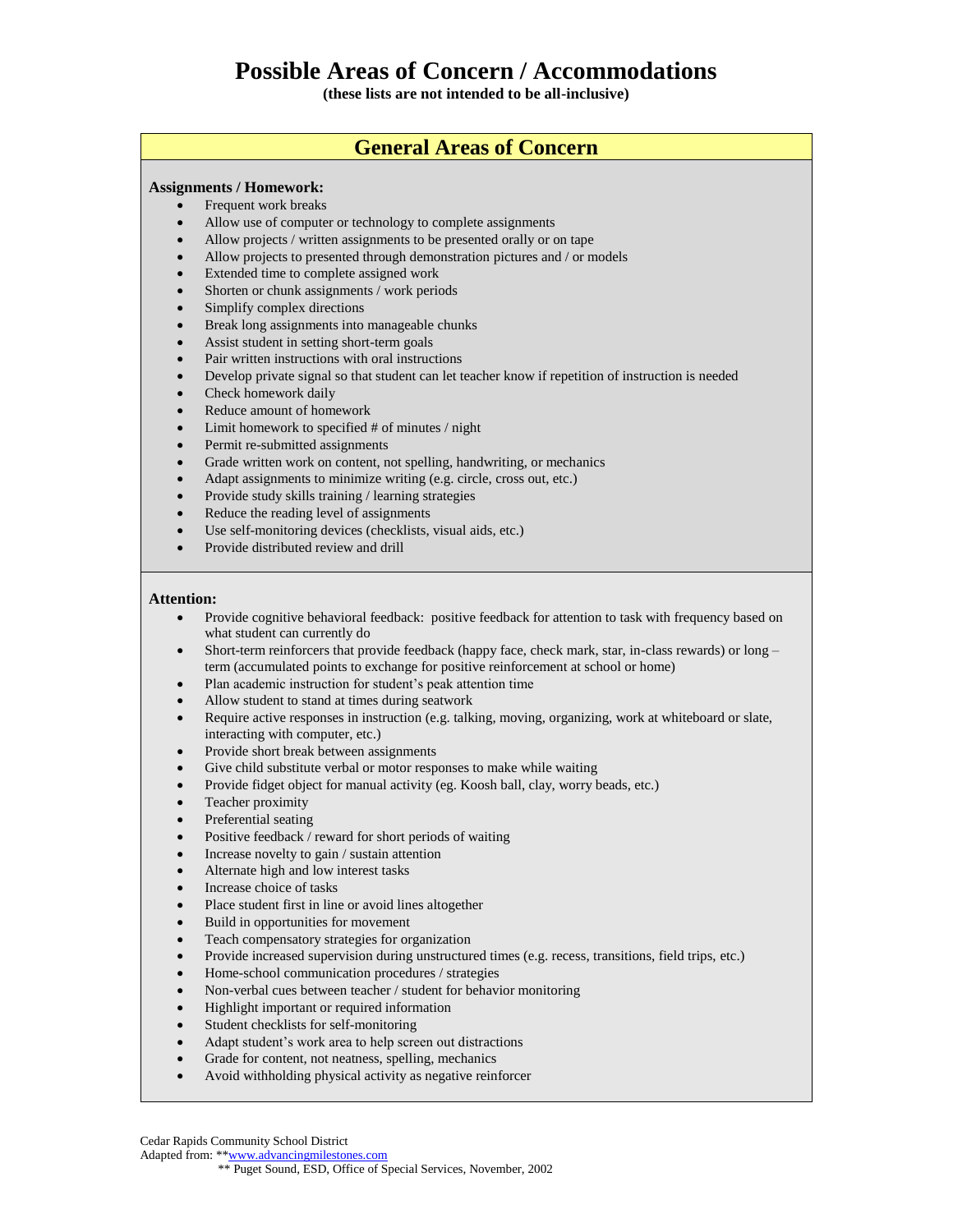**(these lists are not intended to be all-inclusive)**

| <b>Classroom Environment and Seating:</b> |                        |                                                                                                                         |
|-------------------------------------------|------------------------|-------------------------------------------------------------------------------------------------------------------------|
|                                           | $\bullet$              | Predictable daily routines                                                                                              |
|                                           | $\bullet$              | Schedule changes addressed ahead of time                                                                                |
|                                           | $\bullet$              | Consistent and clear expectations / procedures / boundaries set for classroom behavior                                  |
|                                           | $\bullet$              | Work alternates short, concentrated periods with breaks                                                                 |
|                                           | $\bullet$              | Minimize visual or auditory distractions                                                                                |
|                                           | $\bullet$              | Small group instruction                                                                                                 |
|                                           | $\bullet$              | Team teaching                                                                                                           |
|                                           | $\bullet$              | Identify teaching-style / student match (e.g. structured, nurturing, etc.)                                              |
|                                           | $\bullet$              | Preferential seating (near teacher, near study buddy, front of classroom, etc.)                                         |
|                                           | $\bullet$              | Allow personal space around desk                                                                                        |
|                                           | $\bullet$              | Allow legitimate movement                                                                                               |
|                                           | $\bullet$              | Use study carrel or partitions at independent work times                                                                |
| <b>Learner Needs / Behavior:</b>          |                        |                                                                                                                         |
|                                           | $\bullet$              | Allow for short breaks between assignments                                                                              |
|                                           | $\bullet$              | Allow student more time to pass in the hallway                                                                          |
|                                           | $\bullet$              | Allow student time out of seat to run errands, etc.                                                                     |
|                                           | $\bullet$              | Cue student to stay on task (non-verbal signal)                                                                         |
|                                           | $\bullet$              | Implement a behavior management system                                                                                  |
|                                           | $\bullet$              | Use visual depictions of expected procedures                                                                            |
|                                           | $\bullet$              | Clear, simple, consistent classroom rules and procedures                                                                |
|                                           | $\bullet$              | Point out positive behaviors                                                                                            |
|                                           | $\bullet$              | Provide positive reinforcement                                                                                          |
|                                           | $\bullet$              | Set defined limits                                                                                                      |
|                                           | $\bullet$              | Use self-monitoring strategies                                                                                          |
|                                           | $\bullet$              | Provide behavioral feedback frequently (written, non-verbal signal, etc.)                                               |
|                                           | $\bullet$              | Ignore minor, inappropriate behavior                                                                                    |
|                                           | $\bullet$              | Increase immediacy or rewards or consequences                                                                           |
|                                           | $\bullet$              | Supervise closely during transition times                                                                               |
|                                           | $\bullet$              | Call on only when student has followed classroom procedure (raising hand, waiting to be called on, etc.)                |
|                                           | $\bullet$              | Establish behavior contract with specified goals (2-3 at most), student input on goals as appropriate                   |
|                                           | $\bullet$              | Prudent use of negative consequences                                                                                    |
|                                           | $\bullet$              | Provide immediate feedback for both appropriate and inappropriate behaviors                                             |
|                                           | $\bullet$              | Avoid lecturing or criticism                                                                                            |
|                                           | $\bullet$              | Implement home-school communication system                                                                              |
|                                           | $\bullet$              | Communicate with student in writing if behavior is intended to engage verbal interaction                                |
|                                           | $\bullet$              | Provide opportunities for student to show responsibility for classroom tasks (e.g. straighten classroom                 |
|                                           |                        | shelves, water plants, etc.)                                                                                            |
|                                           |                        | <b>Lesson Presentation:</b>                                                                                             |
|                                           | $\bullet$              | Allow students to tape lessons or lectures for replay                                                                   |
|                                           | $\bullet$<br>$\bullet$ | Break long presentations into short segments<br>Emphasize multi-sensory teaching: auditory, visual, tactile-kinesthetic |
|                                           | $\bullet$              | Emphasize critical information / key concepts                                                                           |
|                                           | $\bullet$              | Include a variety of activities during each lesson                                                                      |
|                                           | $\bullet$              | Pair students to check work                                                                                             |
|                                           | $\bullet$              | Pre-teach vocabulary (front-load)                                                                                       |
|                                           | $\bullet$              | Peer note-taker                                                                                                         |
|                                           | $\bullet$              | Peer tutor                                                                                                              |
|                                           | $\bullet$              | Provide visual aides                                                                                                    |
|                                           | $\bullet$              | Provide written outline or other written material                                                                       |
|                                           | $\bullet$              | Written steps / checklist for multiple step directions                                                                  |
|                                           | $\bullet$              | Frequent checks for understanding / comprehension                                                                       |
|                                           | $\bullet$              | Have student repeat directions to teacher or peer                                                                       |
|                                           | $\bullet$              | Provide key points in writing / visually / as well as in auditory format                                                |
|                                           | $\bullet$              | Use advanced organizers / study guides                                                                                  |
|                                           | $\bullet$              | Computer assisted instruction                                                                                           |
|                                           | $\bullet$              | Use of manipulatives                                                                                                    |
|                                           |                        |                                                                                                                         |

• Specialized curriculum

Cedar Rapids Community School District

Adapted from: \*\***www.advancingmilestones.com** 

\*\* Puget Sound, ESD, Office of Special Services, November, 2002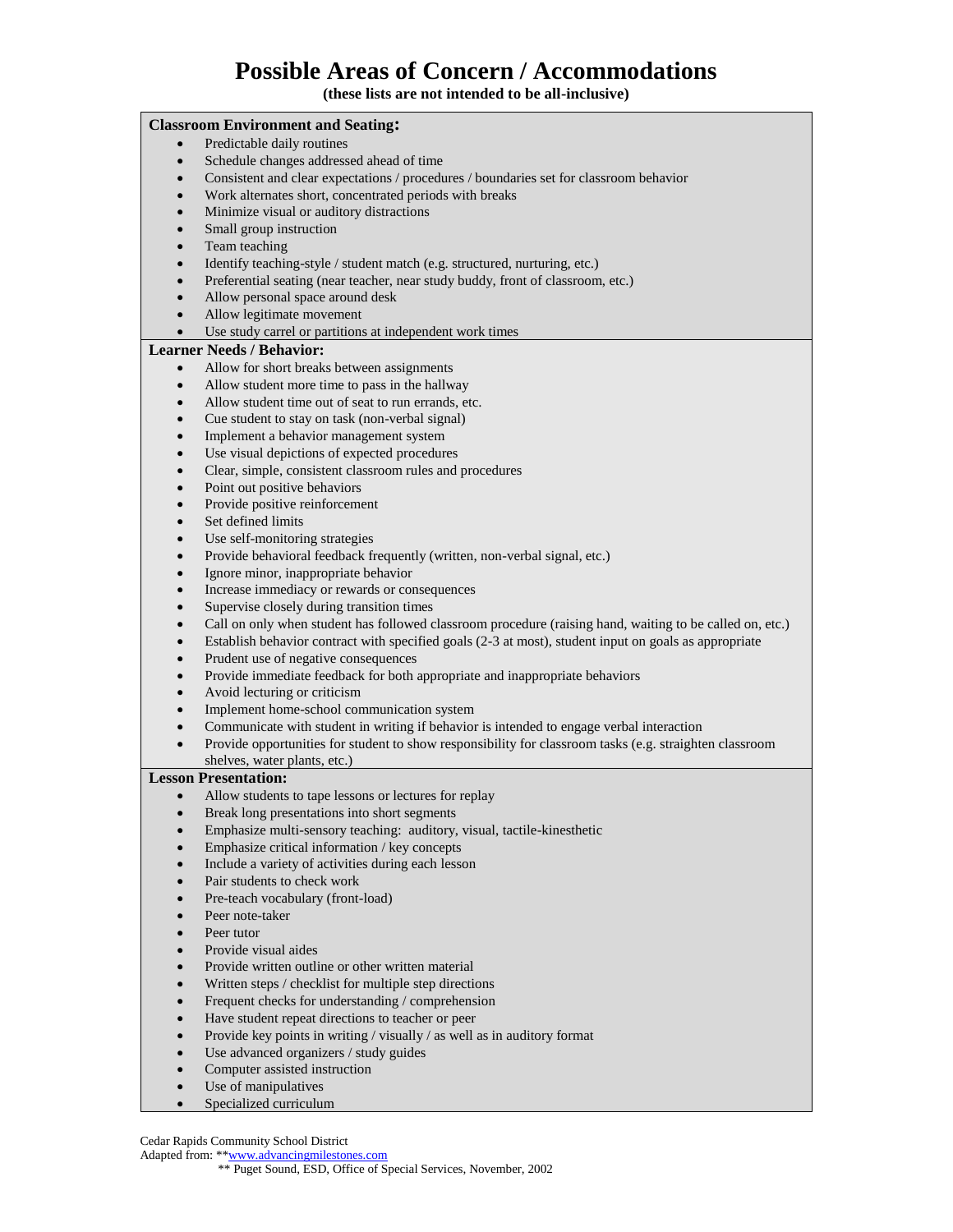**(these lists are not intended to be all-inclusive)**

#### **Organization:**

- Extra set of texts at home
- Assign volunteer homework buddy
- Assignment notebook with home / school connection
- Adult / peer to review assignment notebook and materials before leaving for home
- Organizational aids such as outlines, graphic organizers, checklists
- Photographs or visual aids that depict what desk, book bag, folders, etc. should like in an organized manner
- Colored folders
- Color and physical / spatial organizers

#### **Socialization and Social Skills:**

- Provide recess / lunch opportunities with friend in structure setting
- Provide lunch buddies
- Establish social behavior goals and reward program
- Establish social stories for areas that are difficult for the student
- Non-verbal prompts to remind of appropriate social behavior
- Avoid placing student in situations that have a pattern of being difficult for him / her
- Provide social skills training (school-related skills, friendship skills, dealing with feelings, alternatives to aggression, dealing with anxiety / stress, etc.)

### **Testing:**

- Allow extra time
- Allow open book tests
- Give test orally
- Take home tests
- Adjusted setting for test-taking (small group or individual)
- Provide written outline of main points prior to test
- Untimed
- Give extended time if necessary
- Break test into shorter chunks and testing periods
- Identify whether test will assess abilities or disabilities
- Grade test for content, not handwriting, spelling, or mechanics
- Give frequent short quizzes, rather than long exams
- Allow outlines or notes during quiz / test

## **Specific Areas of Disability**

## **Allergies**

**Example: The student has severe allergic reactions to certain pollens and / or foods. For purposes of this example the condition substantially limits the major life activity of breathing and may interfere with the students' ability to get to school or participate once there.**

### **Possible accommodations and services:**

- Avoid allergy –causing substances: soap, weeds, pollen, food
- In-service necessary persons: dietary staff, peers, coaches, etc.
- Allow time for shots / clinic appointments
- Use of air purifiers
- Adapt physical education curriculum during high pollen time
- Improve room ventilation (e.g. when remodeling has occurred and materials may cause reaction)
- Develop health care and / or emergency plans
- Address pets / animals in the classroom
- Involve school health consultant in school related health issues
- Train for proper dispensing, monitoring, and distribution of medications and monitoring for side effects

Cedar Rapids Community School District

Adapted from: \*[\\*www.advancingmilestones.com](http://www.advancingmilestones.com/)

 <sup>\*\*</sup> Puget Sound, ESD, Office of Special Services, November, 2002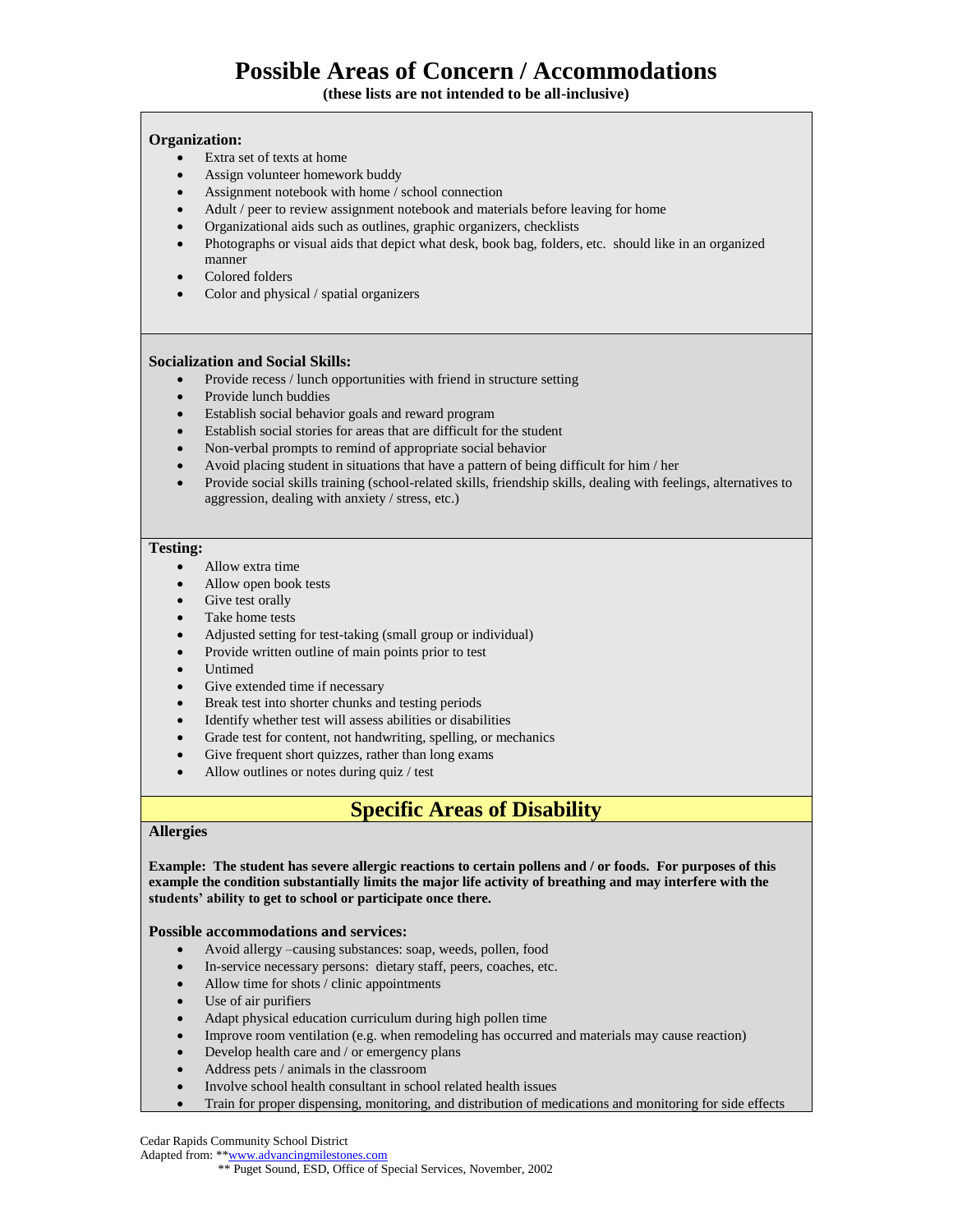**(these lists are not intended to be all-inclusive)**

• Address pets / animals in the classroom **Arthritis Example: A student with severe arthritis may have persistent pain, tenderness or swelling in one or more joints. A student experiencing arthritic pain may require a modified physical education program. For purposes of this example, the condition substantially limits the major life activity of learning. Possible accommodations and services:** • Provide a rest period during the day • Accommodate for absences for doctors' appointments • Provide assistive devices for writing (e.g. pencil grips, non-skid surface, typewriter / computer, etc.) • Adapt physical education • Administer medication following health protocol • Train staff for proper dispensing, monitoring, and distribution of medications, monitor for side effects • Arrange for assistance carrying materials and supplies (e.g. books, lunch tray, etc.) Implement movement plan to avoid stiffness Provide seating accommodations • Allow extra time between classes • Provide locker assistance • Provide modified eating utensils • Develop health and emergency plans • Provide for accommodations for writing tasks: a note taker, copies of notes, computer or tape recorder, etc.) • Make available access to wheelchair / ramps and school van / bus for transportation • Provide time for massage or exercise • Adjust recess time and activities Provide peer support groups Instructional aide supports Record lectures / presentations Padded chairs / comfortable seating • Adjust attendance policy Altered school day Extra set of books for home • Warmer room and seating near heat source Allow student to respond orally for assignments, tests, etc. • Awareness program for staff and students • Monitor special dietary considerations • Involve school nurse in health protocols and decision making

## • Provide post-secondary or vocational transition planning

### **Asthma**

**Example: A student has been diagnosed as having severe asthma. The doctor has advised the student not to participate in physical activity outdoors. For purposes of this example, the disability limits the major life activity of breathing.**

#### **Possible accommodations and services:**

- Adapt activity level for recess, physical education, etc.
- Provide inhalant therapy assistance
- Train staff/student for proper dispensing, monitoring, and distribution of medication, monitor for sideeffects
- Remove allergens (e.g. hairspray, lotions, perfumes, paint, latex, etc.)
- Accommodate medical absences
- Adapt curriculum expectations as appropriate (e.g. science, physical educations, etc.)
- Develop health and emergency plans
- Have peers available to carry materials to and from classes (e.g. lunch tray, books, etc.)
- Make health care needs known to appropriate staff
- Place student in most easily controlled environment
- Provide indoor space for before and / or after school activities

Cedar Rapids Community School District

### Adapted from: \*[\\*www.advancingmilestones.com](http://www.advancingmilestones.com/)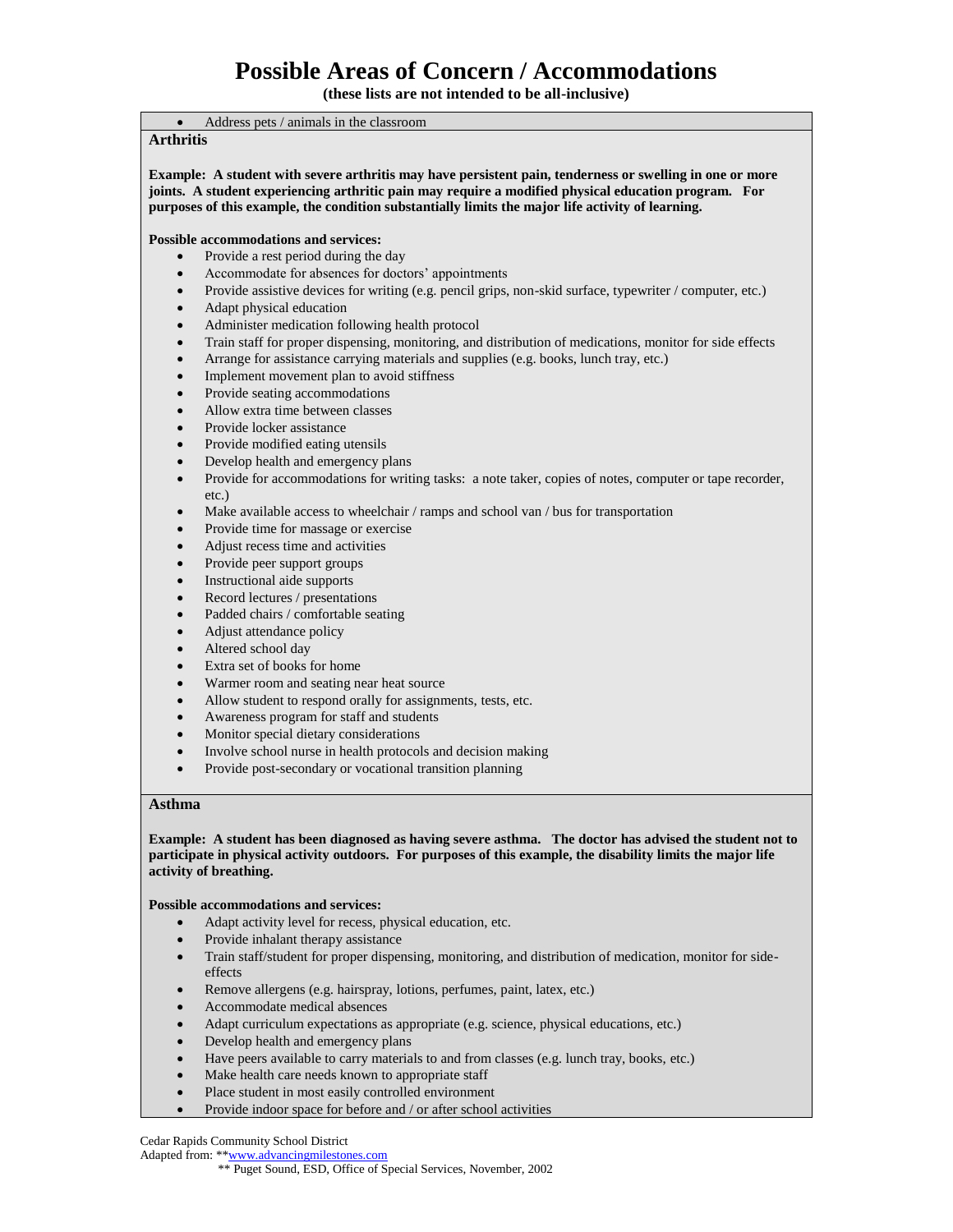**(these lists are not intended to be all-inclusive)**

#### Provide rest periods

### **Bipolar Disorder or Mood Disorder – NOS (not otherwise specified)**

**Example: The student was diagnosed as having a bipolar disorder, however the severity (frequency, intensity, duration considerations) of the condition did not qualify the student for Special Education support under IDEA. A properly convened 504 team determined that the condition did significantly impair the major life activity of learning and designed a 504 accommodation plan for the student.**

#### **Possible accommodations and services:**

- Break down assignments into manageable parts with clear, simple directions, given one at a time
- Plan advanced preparation for transition
- Monitor clarity of understanding and alertness
- Provide extra time on tests, class work, and homework if needed
- Strategies in place for unpredictable mood swings
- Provide appropriate staff training for mood swings
- Create awareness by staff of potential victimization from other students
- Allow most difficult subjects at times when student is most alert
- Implement a crisis intervention plan for extreme cases where students is out of control and may do something impulsive or dangerous
- Provide positive praise and redirection
- Reports any suicidal comments to counselor / psychologist immediately
- Consider home instruction for times when the student's mood disorder make it impossible for him / her to attend school for an extended period
- Adjusted passing time

#### **Cancer (or other long-term medical concerns)**

**Example: A student with a long-term medical problem may require special accommodations. A condition, such as cancer, may substantially limit the major life activities of learning and caring for oneself (e.g. a student with cancer may need a class schedule that allow for rest and recuperation following chemotherapy or other treatment).**

#### **Possible accommodations and services:**

- Adjust attendance policy
- Limit number of classes taken; accommodate scheduling needs
- Hospital-bound instruction (this is sometimes arranged through the hospital)
- Home-bound instruction
- Take whatever steps necessary to accommodate student involvement in extracurricular activities if they are otherwise qualified
- Adjust activity level and expectations in classes based on physical limitations; don't require activities that are physically taxing
- Train for proper dispensing, monitoring, and distribution of medications, monitor for side effects
- Provide appropriate assistive technology
- Provide a private rest area
- Adjusted school day
- Send additional sets of texts and assignments to hospital schools
- Adjust schedule to include rest breaks
- Tape lessons, adjust expectations for homework and assessment
- Provide counseling; peer support
- Adapt physical education
- Provide access to school health services
- Provide awareness training for staff and students as appropriate
- Develop health care emergency plan
- Peer tutor
- Student buddy for participation in sports
- Initiate a free pass system from the classroom
- Ongoing home / school communication plan
- Notify family of communicable diseases at school

Cedar Rapids Community School District

 <sup>\*\*</sup> Puget Sound, ESD, Office of Special Services, November, 2002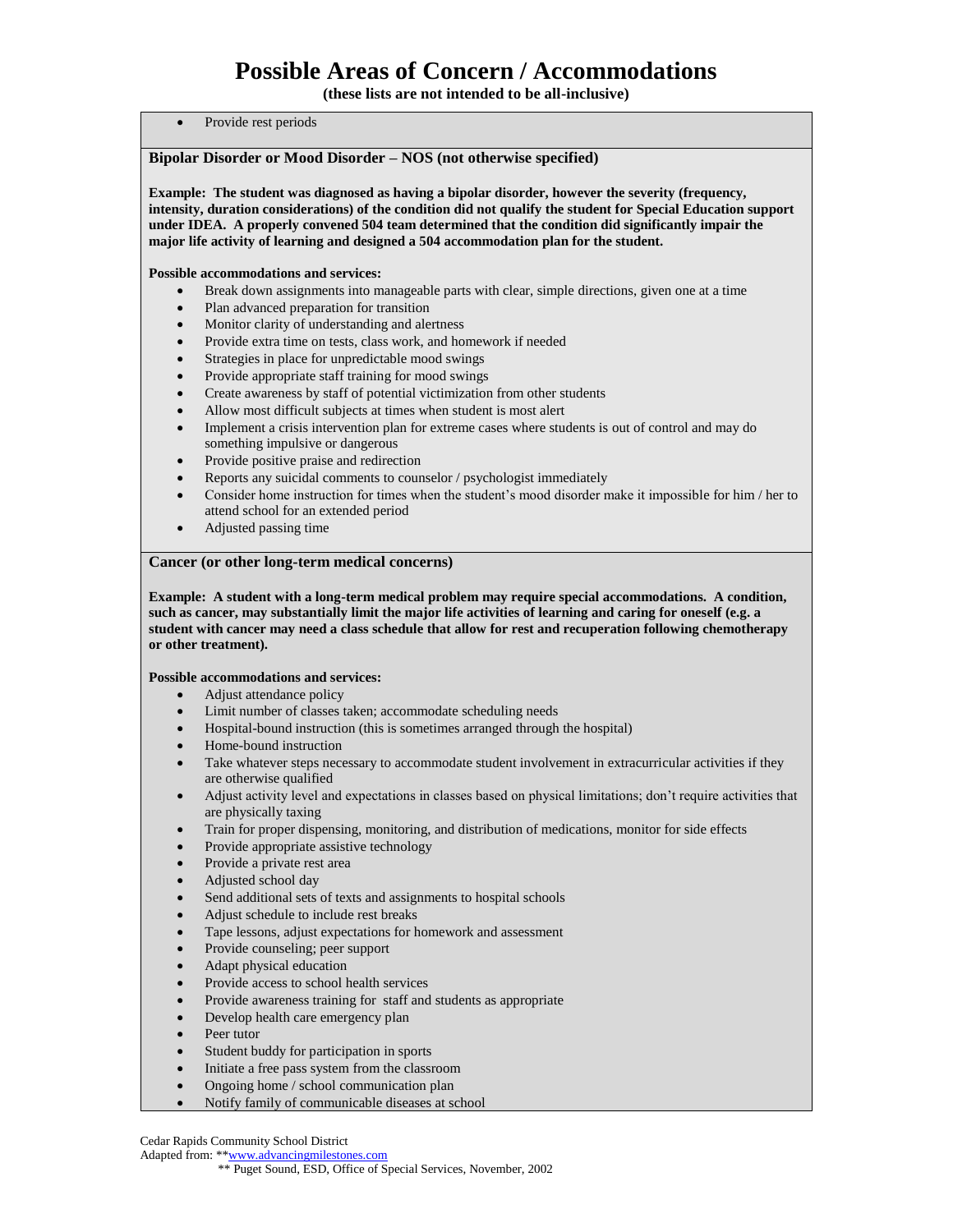**(these lists are not intended to be all-inclusive)**

- Designate a person in school to function as liaison with parents as a means of updating changing health status
- Adjusted passing time

#### **Cerebral Palsy**

**Example: The student has serious difficulties with fine and gross motor skills, although cognitive skills are within the average to above average range. A wheelchair is used for mobility. For purposes of this example, the condition substantially limits the major life activity of walking.**

#### **Possible accommodations and services:**

- Assistive technology devices
- Arrange for use of ramps and elevators
- Allow for extra time between classes
- Assistance with carrying books, materials, lunch tray, etc.
- Adapt physical education curriculum
- Provide for physical therapy as appropriate
- Train for proper dispensing, monitoring, and distribution of medications, monitor for side effects
- Adapt eating utensils
- **Transportation**
- Initiate a health care plan that also addresses emergency situations
- Paraprofessional support (e.g. trained in the specific needs of this student feeding, transporting, etc.)
- Adapted assignments
- Educate peers / staff with family permission
- Ensure accessibility to all programs during the school day as well as extracurricular activities
- Ensure that bathroom facilities, sinks, water fountains are accessible
- Adjusted passing time

### **Chronic Infectious Diseases (i.e. Acquired Immune Deficiency Syndrome – AIDS, etc.)**

**Example: The student frequently misses school and does not have the strength to attend a full day. For purposes of this example, the student has a record of a disability which substantially limits the major life activity of learning.**

#### **Possible accommodations and services:**

- Review district policies regarding communicable diseases
- In-service staff (and students as appropriate) regarding the disease, how it is transmitted, how it is treated (consult appropriate district policies)
- In-service staff regarding confidentiality issues
- Train for proper dispensing, monitoring, and distribution of medications, monitor for side effects
- Adjust attendance policies, school day, and / or schedule
- Provide rest periods
- Adapt Physical Education curriculum
- Establish routine communication with health professionals, school nurse, and home
- Develop health care and emergency plan
- Train appropriate school staff on medical / emergency protocol
- Provide 2-way audio / video link between home and classroom via computer
- Home–bound instruction
- Adapt assignments and tests
- Provide an extra set of textbooks for home
- Provide transportation to and from school
- Tape books or provide a personal reader
- Participation in a support group
- Videotape classroom lessons
- Promote the most supportive, least restrictive classroom environment

Cedar Rapids Community School District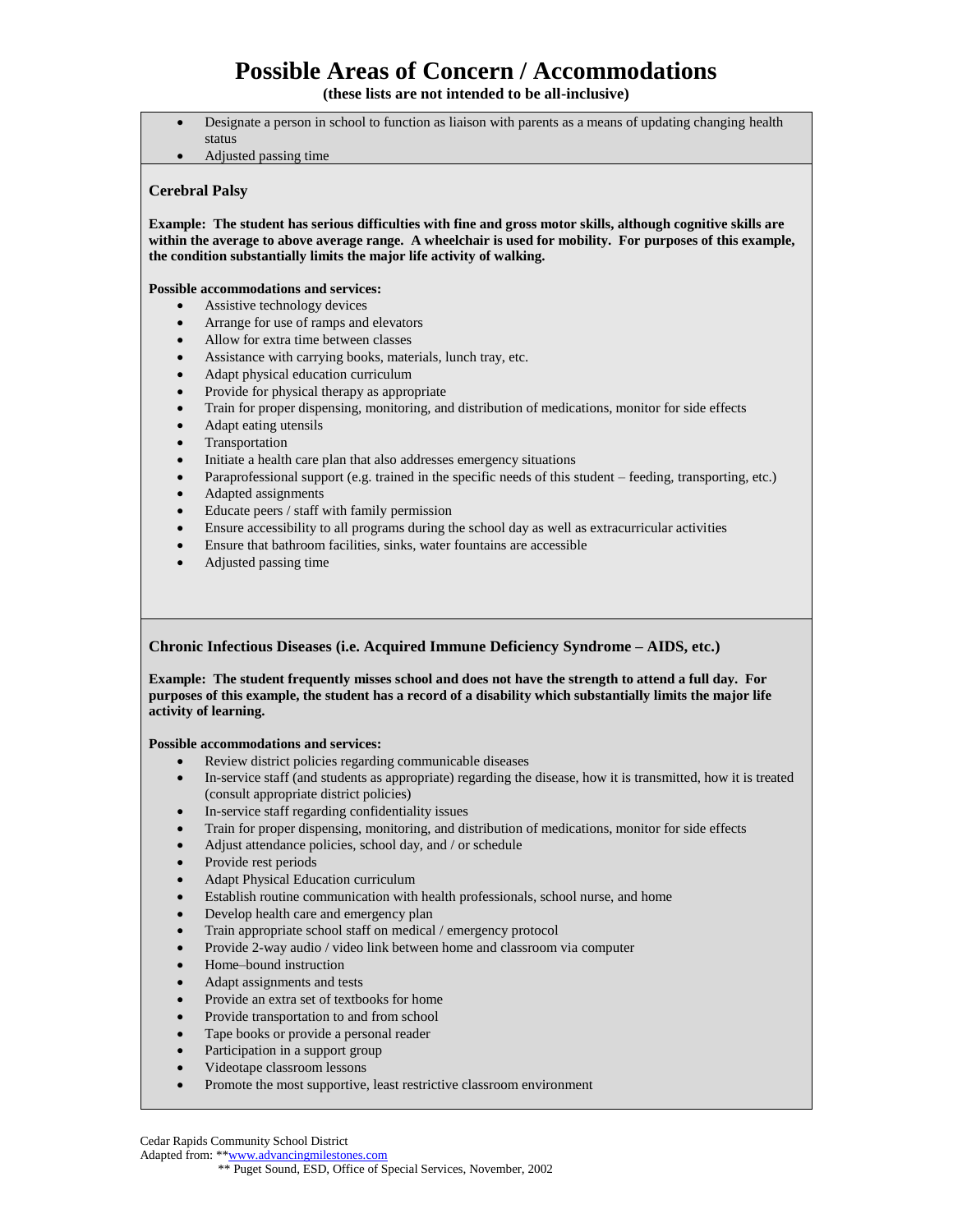**(these lists are not intended to be all-inclusive)**

#### **Cystic Fibrosis**

**Example: The student has an extensive medical history, which includes the diagnosis of cystic fibrosis. He has significant difficulty breathing and will be absent often due to respiratory infection. For purposes of this example, learning and breathing are the major life activities that are substantially impaired.**

#### **Possible accommodations and services:**

- Train for proper dispensing, monitoring, and distribution of medications, monitor for side effects
- Health care plan for management of acute and chronic phases
- Establish routine communication with health professionals, school nurse, and home
- Adjust attendance policies, school day, and / or schedule
- Educate peers / staff with family permission
- Home-bound instruction
- Adapted assignments / tests
- **Tutoring**
- Support group
- Adapt Physical Education curriculum
- Allow for rest periods
- **Transportation**

#### **Deaf / Hearing Impairment**

**Example: A student was diagnosed with a substantial hearing impairment at an early age, which resulted in hearing loss and a mild speech impediment. He compensates through both lip reading and sign language. Academic abilities test in the average range. For purposes of this example, hearing is the major life activity that is substantially impaired.**

#### **Possible accommodations and services:**

- Allow for written directions / instructions in addition to oral presentation
- Ensure delivery of instruction facing the student to allow lip reading
- Provide visual information as primary mode of instruction
- Allow for provision of interpreter services during school day or school events
- Install acoustical tile, carpeting
- Seat in a location with minimal background noise
- Provide paper / pencil / slate / technology to write or draw responses or requests
- Facilitate acquisition of TDDs and related assistive technology
- Allow for extra time between classes
- Provide post-secondary or vocational transition planning

### **Diabetes**

**Example: A sixth grade student with Type I Diabetes requires numerous accommodations to maintain optimal blood sugar, even though he is quite independent in managing the disease. For purposes of this example, he is substantially limited in the major life activity of caring for oneself.**

#### **Possible accommodations and services:**

- Assistance with and privacy for blood glucose monitoring or insulin injections
- Snacks / meals when and wherever necessary
- Free access to water and bathroom
- Full participation in any extra-curricular programs
- Scheduling physical education around meal times
- Allowances for increased absences
- Health care plan for management of condition in the school setting and in emergencies
- Educate staff to signs / symptoms of insulin reaction / hypoglycemia (e.g. hunger, shakiness, sweatiness, change in face color, disorientation, drowsiness, etc.)
- Provide assistance to walk to the clinic if the student is feeling poorly
- Create an emergency signal with office to alert health personnel when they need to come to the child
- Train for proper dispensing, monitoring, and distribution of medications, monitor for side effects

Cedar Rapids Community School District

 <sup>\*\*</sup> Puget Sound, ESD, Office of Special Services, November, 2002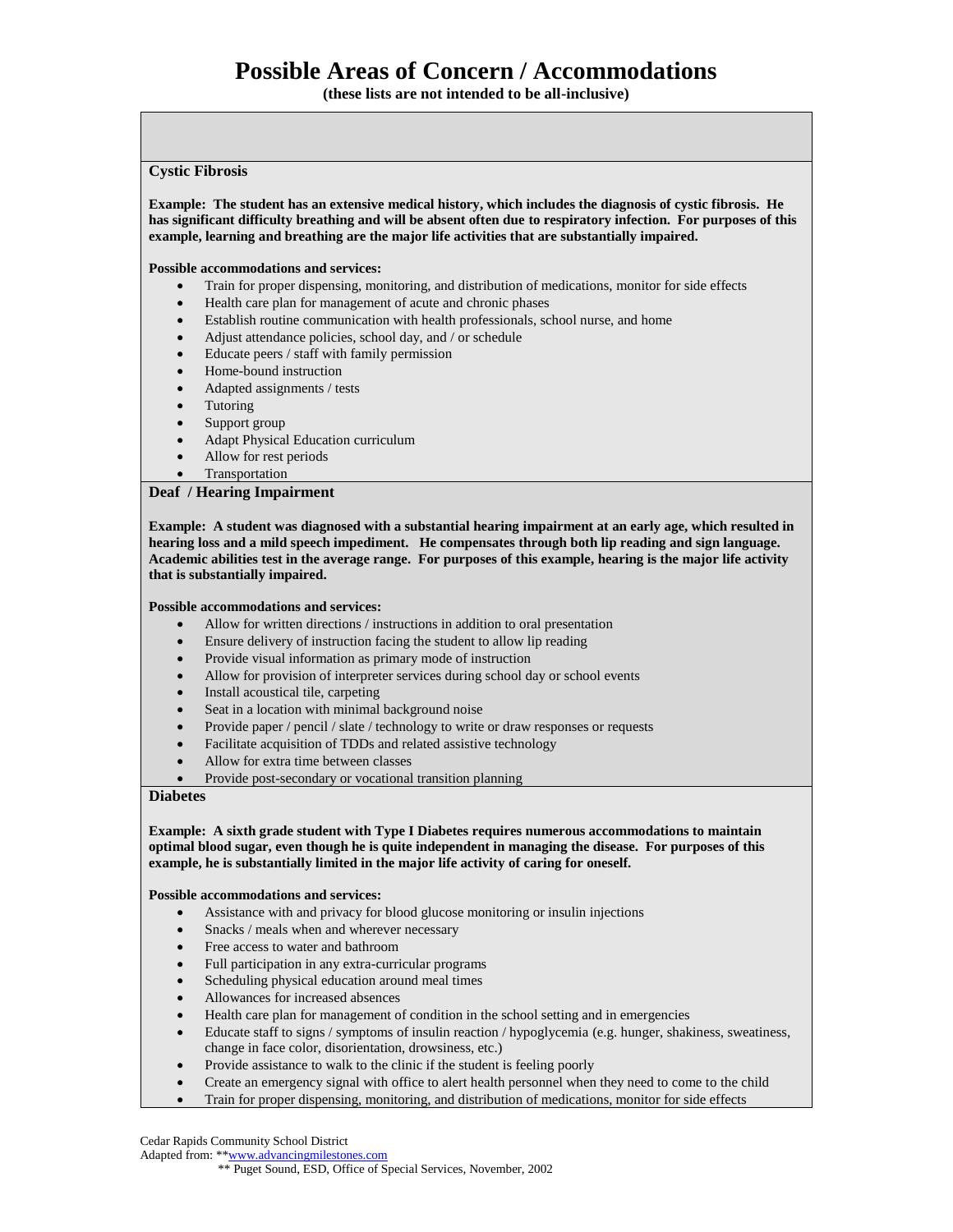**(these lists are not intended to be all-inclusive)**

- Establish routine communication with health professionals, school nurse, and home
- Store equipment and documentation in a readily accessible location for student, family, and school nurse

#### or health secretary **Emotionally Disturbed**

**Example: An emotionally disturbed student may need an adjusted class schedule or assignments due to allow for regular counseling or therapy. For purposes of this example, the condition substantially limits the individual's major life activity of learning.**

#### **Possible accommodations and services:**

- Train for proper dispensing, monitoring, and distribution of medications, monitor for side effects
- Maintain weekly / daily journals for self-recording of behavior
- Establish home-school communication system
- Schedule periodic meetings with school, family, and treatment specialists
- Provide carry-over of treatment plans into school setting
- Assist with inter-agency referrals
- Behavior management programs
- Frequent positive feedback
- Develop student behavior contracts
- Develop visual cues and non-verbal signals for feedback
- Teach specific procedures and behavioral expectations
- Counseling, social skills instruction
- Adapt schedule
- Schedule shorter work / study periods according to attention span capabilities
- Provide post-secondary or vocational transition planning

### **Encopresis / Enuresis**

**Example: A student urinates or defecates in clothing, not because of physical incontinence but a needed behavior change (e.g. toilet training, bowel / bladder retraining, etc.) For purposes of this example, the student is substantially limited in the major bodily function of bowel and / or bladder functioning and the major life activity of caring for oneself.**

#### **Possible accommodations and services:**

- Create a specific plan for instances of soiling, including: student goes to specific location for clean-up and change of clothing, plan for soiled clothing, parent contact, etc.
- Maintain clean change of clothing at school in the clinic or alternate location
- Record events to attempt to determine consistent triggers of behavior
- Establish home, school, medical personnel communication
- Support bowel / bladder retraining program that is recommended by physician
- Schedule time for student to use the restroom

### **Epilepsy (other seizure disorder)**

#### **Example: The student is on medication for seizure activity, but experiences several petit mal seizures each month. This condition substantially limits the major life activity of learning.**

### **Possible accommodations and services:**

- Consistent school, home, medical personnel communication
- Documentation procedure to record and communicate characteristics of each seizure
- Train for proper dispensing, monitoring, and distribution of medications, monitor for side effects
- Train staff and peers as appropriate
- Develop health plan and emergency protocol
- Anticipate process should a seizure occur: Move seating / clear space during seizure, do not insert objects into student's mouth during seizure, administer no fluids if student is unconscious, turn unconscious student on side to avoid aspiration, provide rest time, accommodate return to academic demands following seizure, etc.
- Arrange a buddy system or adult assistance, especially during field trips
- Alternative recess, adapt physical activities
- Accommodate for make-up work or class time missed

Cedar Rapids Community School District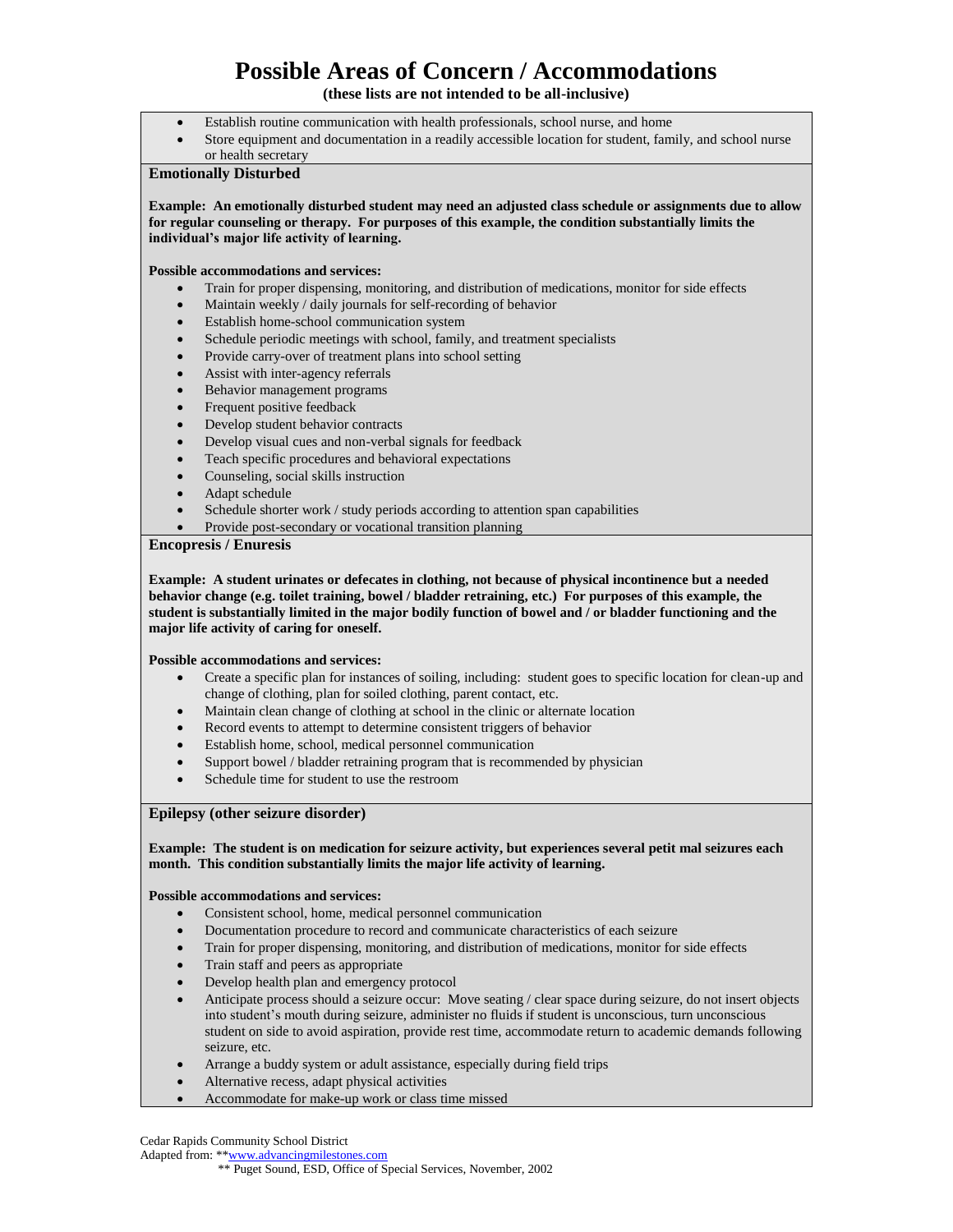**(these lists are not intended to be all-inclusive)**

- Observe for consistent triggers of seizure activity (e.g. smells, bright light, perfume, hair spray, etc.)
- Provide post-secondary or vocational transition planning

### **Learning Disabilities (non-specific)**

**Example: The student has a learning disability that impacts her ability to read. She has more difficulty with word decoding and spelling than comprehension. Completing reading tasks is difficult and slow. She does not qualify for Special Education services, but there is ample evaluative evidence that she is substantially limited in the major life activity of learning.**

#### **Possible accommodations and services:**

- Provide reading materials that cover course context at a lower readability level
- Extended time on tests
- Arrange for volunteer readers
- Provide information regarding accessing books on tape and other materials Allow access to spell checkers and / or word processing
- Oral directions in addition to written
- Frequent checks for understanding
- Visual or non-verbal signals cues to check for understanding
- Clearly sequenced instruction
- Visual graphs / charts / organizers / diagrams to support instruction
- Provision of computer access
- Tests read aloud to student
- Computer access
- Direct instruction of time-management / organizational skills
- Direct instruction of coping skills / strategies
- Support in helping student recognize areas of strength and how to capitalize on them
- Support in use of strategies to assist memory and problem-solving
- Multi-sensory instructional methods / differentiated instruction specific to this student
- Provide post-secondary or vocational transition planning

## **Orthopedically Impaired**

#### **Example: The student has limited mobility and uses a wheelchair. For purposes of this example, the student is substantially limited in the major life activity of walking.**

#### **Possible accommodations and services:**

- Develop a health care and emergency plan
- Adaptive physical education program
- Physical therapy at school
- Provide extra between class periods
- Supply a set of textbooks for home
- Provide a copy of class notes from peer
- Plan for and practice emergency exits from school building
- Ensure accessibility of facilities / pathways / programs / school events
- Assistance carrying materials, lunch trays, etc.
	- Provide post-secondary or vocational transition planning

### **Special Health Care Needs**

#### **Example: The student has a special health care problem that requires clean intermittent catheterization twice each day during the school day. For purposes of this example this condition substantially limiting in the major life activity of caring for oneself.**

- Provide trained personnel to perform special medical procedures. Train for proper dispensing, monitoring, and distribution of medications, monitor for side effects
- Provide student with private location and time to perform procedures if independent
- Involve school nurse, family, school staff, and medical personnel in regular communication
- Preferential seating
- Adapt recess, physical education, transportation
- Develop health care and emergency plans

Cedar Rapids Community School District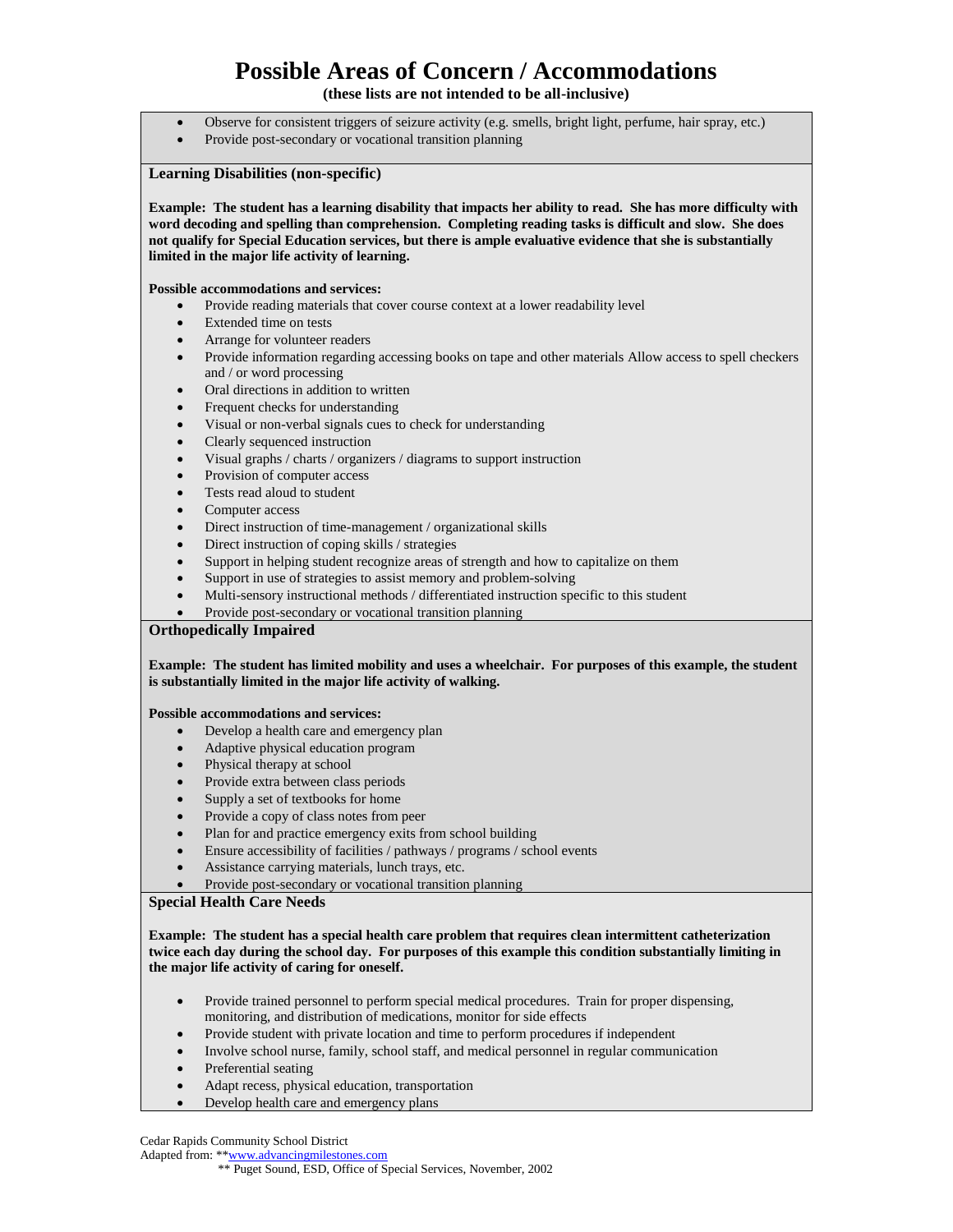**(these lists are not intended to be all-inclusive)**

- Adapt attendance policy
- Adapt homework / instruction for class time missed for medical reasons
- Homebound instruction

## **Tourette's Syndrome**

**Example: The student exhibits tics and some inappropriate gestures and sounds. For purposes of this example, the condition is substantially limiting in the major life activities of learning and caring for oneself.**

#### **Possible accommodations and services:**

- Provide student with a means of catching up on missed assignments
- Pair with a peer for studying
- Educate staff / peers about associated outbursts, tics, gestures with family permission
- Arrange for frequent home / school /medical personnel communication
- Train for proper dispensing, monitoring, and distribution of medications, monitor for side effects
- Implement a behavior management program if indicated
- Use visual or non-verbal signals to cue student about behaviors (positive and negative)
- Provide supervision for transition activities, during agitated periods
- Provide alternative / larger work-space area or appropriate space for the child
- Direct instruction of compensatory strategies
- Adapt assignments if indicated
- Provide post-secondary or vocational transition planning

## **Traumatic Brain Injury**

**Example: The student sustained a brain injury in an automobile accident. Many academic and motor skills have been seriously affected by the injury. The student does not qualify for Special Education services. The condition is substantially limiting to the major life activities of learning and performing manual tasks.**

#### **Possible accommodations and services:**

- Adjusted school day
- Adjust assignments and homework
- Provided tutoring
- Furnish memory / organizational aids
- Provide alternative testing
- Arrange an emergency plan / health protocol
- Monitor for seizure activity
- In-service staff and peers with student / parent permission
- Monitor for fatigue / mental exhaustion
- Provide frequent breaks during periods of intense concentration
- Provide strategies and assistance with organizing / sequencing tasks
- Provide post-secondary or vocational transition planning

#### **Visual Impairment**

**Example: A student has a progressive medical disorder, which results in increasing loss of visual acuity. He now requires both enhanced lighting and enlarged print materials in order to read. For purposes of this example, the condition is substantially limiting in the major life activity of seeing.**

#### **Possible accommodations and services:**

- Preferential seating
- Adaptations to physical environment (e.g. consistent room arrangement, removal of obstacles, etc.)
- Copies of text / reading materials for adaptation (e.g. enlarged type, etc.)
- Modified writing tools (e.g. dark felt tip pens, dark lined writing paper, desktop slantboard, etc.)
- Slate and stylus
- Braille accommodations (e.g. Perkins Brailler, textbooks, materials, tests, in Braille, etc.)
- Raised lines on writing paper
- Low vision devices including magnifiers, monocular glass, closed-circuit TV
- Books on tape
- Oral, instead of written tests
- Tactile maps
- Computer with enlarged print screen / adaptations

Cedar Rapids Community School District